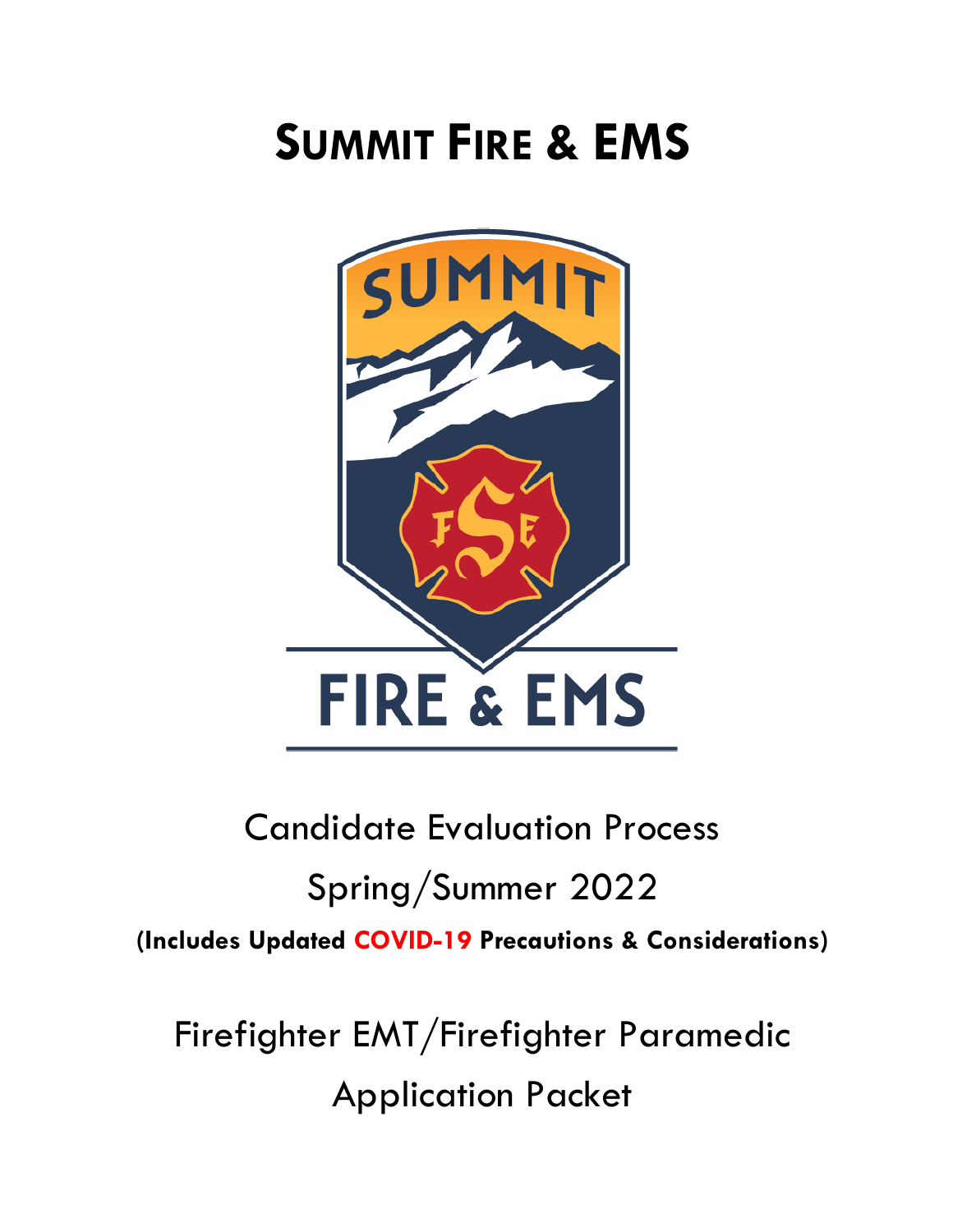Summit Fire & EMS (SFE) is now accepting applications to construct a pool of eligible candidates for potential Full-Time Firefighter/EMT and Firefighter/Paramedic vacancies. **The application deadline is Wednesday, July 20, 2022 at 1700 hours.** All application materials and documentation must be received by the deadline. Application packets must be submitted to one of the following addresses:

(US Mail): (UPS/FedEx/Courier/Hand Delivery):

Summit Fire & EMS Summit Fire & EMS Attn: Matt Scheer – HR Manager National Attn: Matt Scheer – HR Manager PO Box 4910 **DETECT 10035 County Shops Rd.** Frisco, CO 80443 Frisco, CO 80443

- Results of the testing process are maintained as a candidate pool, and may be retained for up to two (2) years. At the discretion of SFE, candidate results may be discarded without further consideration. Additional candidate testing may take place at any time.
- Personnel are currently assigned to a 48/96 shift rotation (2 days on, 4 days off). You will work weekends and holidays as part of the normal schedule. Candidates who are unable to adjust their life and family schedule to meet these shifting requirements need not apply.
- Firefighters/EMT and Firefighter/Paramedic spend a large amount of time training, performing fire prevention activities, cleaning and maintaining equipment, apparatus and station living quarters.
- Firefighters/EMT and Firefighter/Paramedic may be directly exposed to dangerous situations and will be expected to follow orders and perform assigned duties.
- Firefighters/EMT and Firefighter/Paramedic will be expected to follow orders and abide by SFE rules, regulations, policies, and procedures.
- Firefighters/EMT and Firefighter/Paramedic are expected to treat the public courteously and with respect at all times.
- Candidates must meet or exceed established standards throughout a comprehensive testing and pre-employment process.
- Candidates are selected based on their physical ability, written test, oral interview (communication skills), education (both fire and non-fire), background investigation, medical screening, drug screening and references. The Human Resources Manager will call upon line personnel, chief officers and training center staff to assist in the candidate selection process.
- Candidates who are not selected for employment are generally eligible for consideration at future testing and other posted vacancies.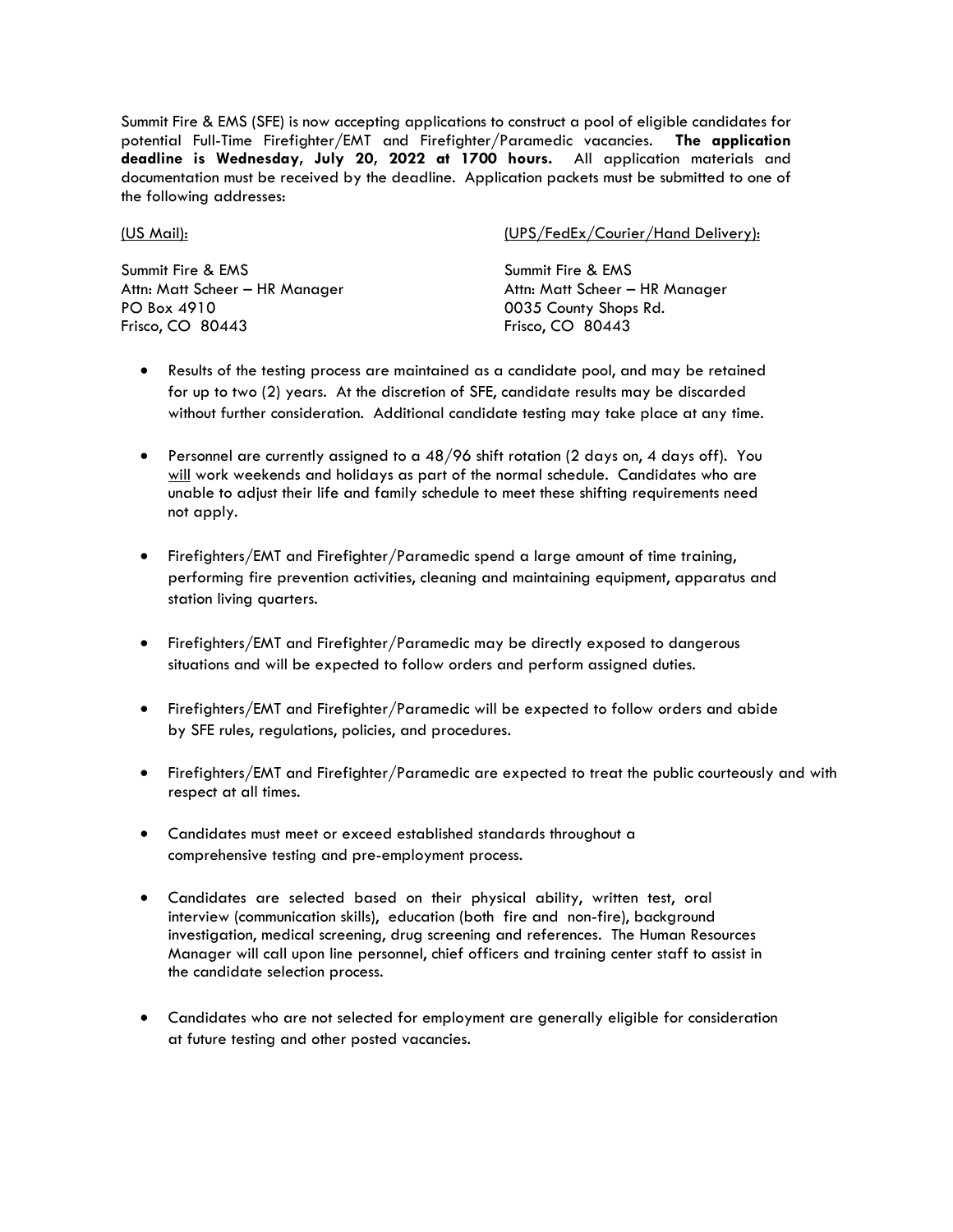### **Self Evaluation**

*Please consider the following questions before you apply. Do not include your answers with the application packet.*

- 1. Am I physically fit? This includes cardiovascular fitness, flexibility, strength and endurance.
- 2. Do I enjoy working on a team? Have I been part of a successful team?
- 3. Can I work at heights above six feet and can I comfortably work from ladders?
- 4. Can I follow instructions properly and quickly?
- 5. Am I comfortable in a limited privacy work environment?

6. Can I perform duties in emergency medical situations that include trauma and contagious environments?

- 7. Am I mentally flexible and adaptable?
- 8. Can I think clearly amid chaos and stress?
- 9. Do I recognize the inherit risks of the fire service?
- 10. Can I cope with and still function appropriately when dealing with traumatic events, death and unpleasant situations?

Summit Fire & EMS believes in fair and equal treatment of candidates for hire. Candidate assessment materials are job-relevant and validated. Selection of new members for SFE is a very thorough process. Our selection proceedings are extremely competitive. Unsuccessful candidates are encouraged to consider future opportunities with SFE.

Respectfully,

Travis Davis Fire Chief Summit Fire & EMS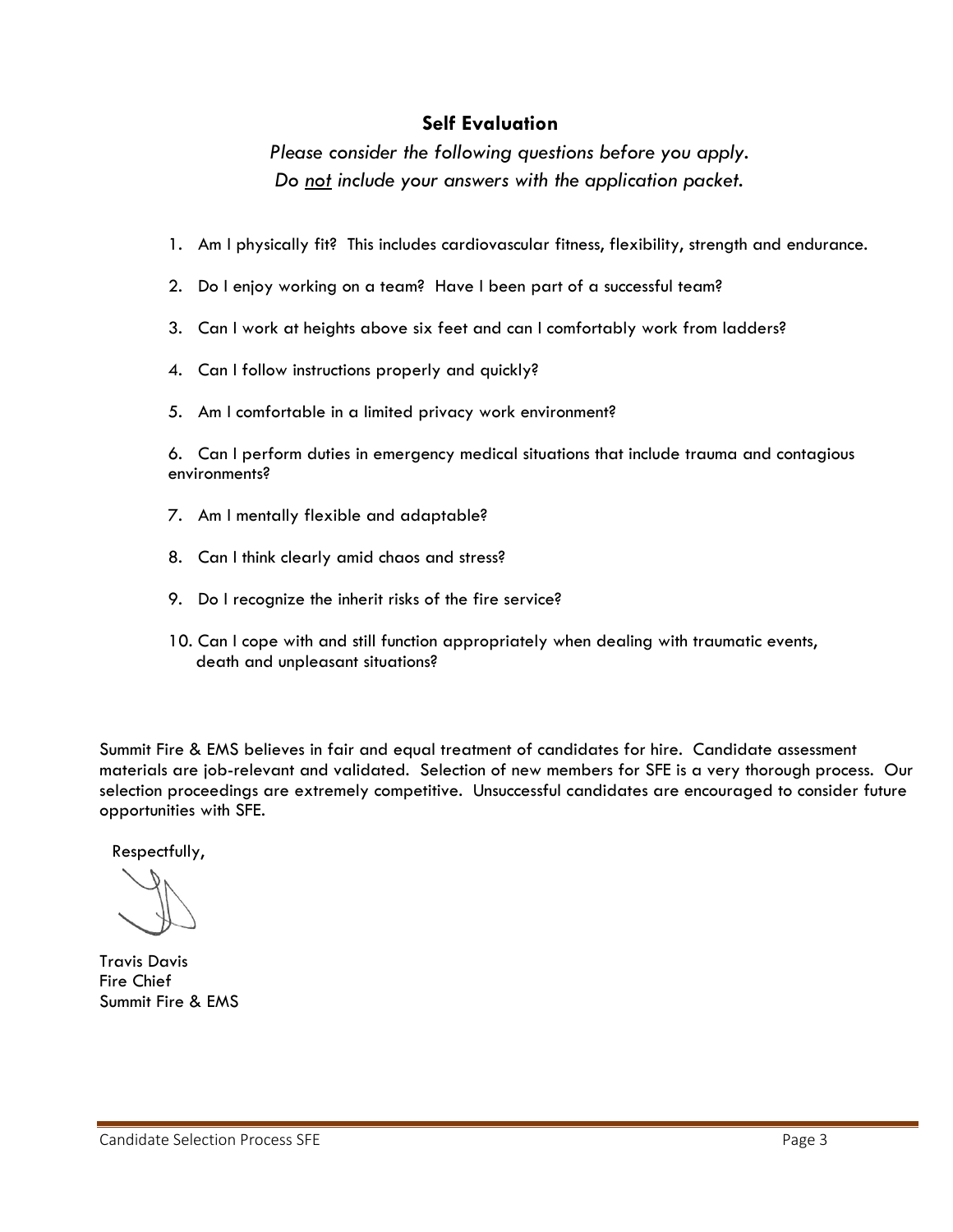# **Hiring Process**

- **1.** Applications are reviewed to determine if the applicants meet the minimum qualification requirements stated in the Firefighters/EMT and Firefighter/Paramedic job announcement. SFE will utilize the content of submitted application packets to determine which applicants will be invited to test.
- **2. TESTING PROTOCOL FOR COVID-19 PRECAUTIONS:** The health and safety of our candidates, our current employees, and High Country Training Center (HCTC) employees is of paramount importance during this process. Please respect the safety needs of others and decline your invitation if you are experiencing any symptoms. Even though we will not ask you to present your vaccination status, we ask that you please respect the potential of asymptomatic transmission by exercising appropriate social distancing and sanitary precautions when you visit SFE and HCTC. Candidates *may* wear some form of respiratory mask while indoors. It is SFE's goal to have candidates on-site for a short period of time, administering both written and physical testing on the same day, and then a panel interview at a later date. Please follow the instructions you are given, and be prepared for changes in tentative dates and testing protocols. The number of candidates invited to test is dependent upon the needs of SFE. Additional testing process dates may be added as needed to evaluate the current pool of applicants.
- **3.** The written exam is administered to all invited candidates. The examination is approximately 1  $\frac{1}{2}$ hours in length. It consists of a multiple-choice aptitude test that may include measures of mechanical ability, reading/writing ability, basic math skills, knowledge of the SFE District, information contained in this packet, the SFE website, and Firefighting and EMT material from the curricula of the listed minimum qualifications. Firefighters/EMT and Firefighter/Paramedic will be given separate tests based on their EMS certification level. A government-issued photo ID is required for admission to the test.
- **4.** A description of the Physical Ability Test (PAT) is provided in this application packet. It is a pass/fail test. Candidates will be briefed on the PAT before they are required to perform the PAT.
- **6.** Using results from the written test and PAT, SFE will determine panel interview invitations. Some candidates may be immediately called for an interview. Some candidates may be called at a later date for an interview. Some candidates will not be called for an interview.
- **7.** Testing and interviews will be conducted throughout the 2-year period in smaller groups, and at the discretion of SFE, and will be dependent upon the hiring needs of SFE.
- **8.** Candidate interviews will last approximately 20-30 minutes.
- **9.** Candidates who are recommended for further review by the interview panel may be selected for ridealong, skills evaluation and follow-up interviews by chief officers as vacancies arise. The Fire Chief will select candidates for job-offers based on the results of this process and the needs of SFE. Conditional job-offer decisions made by the Fire Chief are final and may not be appealed.
- **10.** Upon receiving a conditional job offer, a candidate-for-hire must pass the following pre-employment and post-employment requirements:
	- **a.** Medical evaluation by fire department physician and their staff in accordance with NFPA 1582, including drug screen.
	- **b.** Background investigations to ascertain criminal history, employment and professional reference checks**,** and Motor Vehicle Reports.
	- **c.** Firefighter I skills evaluations and EMS Field Training Evaluation Program (FTEP)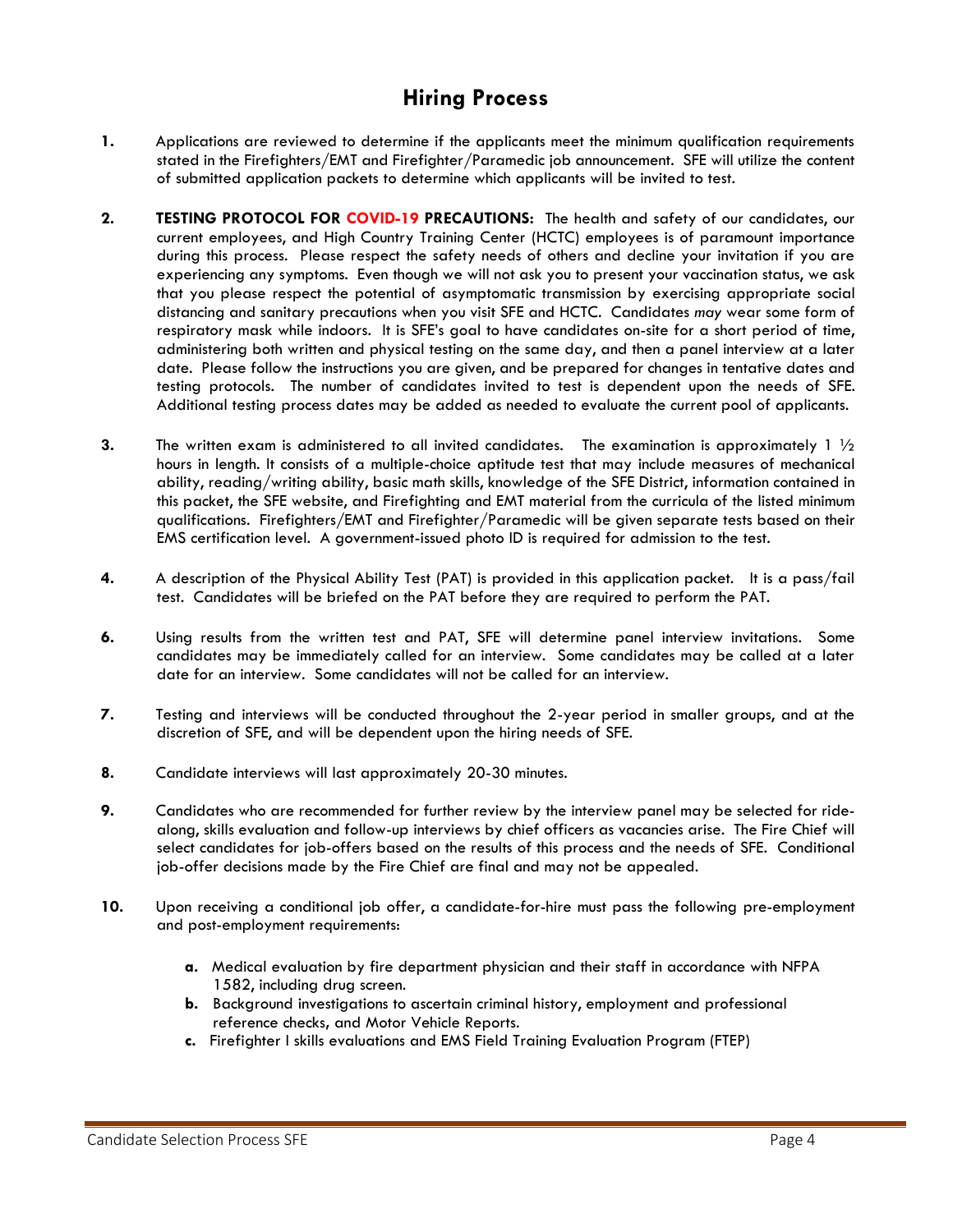### **NOTICE TO APPLICANTS – MINIMUM QUALIFICATIONS**

- 1. Candidates must be able to establish identity and must be eligible to work in the United States of America.
- 2. Applicants for the position of Firefighters/EMT and Firefighter/Paramedic must be at least 18 years of age at the time of their employment.
- 3. Applicant should be in excellent physical condition and must maintain their physical fitness throughout employment.
- 4. Applicant must be able to read, write, speak, understand, and otherwise communicate fluently in the English language.
- 5. Applicant must possess, or be eligible obtain a Colorado driver's license within 30 days of the beginning of employment. All employees must maintain a valid Colorado driver's license throughout their employment.
- 6. Educational requirements: Applicant must have a High School diploma or equivalent G.E.D. certificate.
- 7. Applicant must be currently certified as an EMT or Paramedic in Colorado or a National Registry certified EMT or Paramedic at the time of application and have a nationally recognized CPR/AED certification (AHA or ARC).
- 8. Applicant must be currently certified as Firefighter I and Hazardous Materials Awareness in Colorado or IFSAC Firefighter I and Hazardous Materials Awareness (or equivalent) at the time of application. Those applicants who hold out-of-state IFSAC Fire certifications and/or out-of-state EMS certifications are encouraged to immediately begin the process of obtaining equivalent Colorado certifications.
- 9. Wildland Firefighter Certification S-130/S-190 or higher is recommended, but not required to test. Successful candidates without S-130/S-190 certification will be required to obtain this certification upon hire.
- 10. Applicant must possess Incident Command System certifications I-200 and IS-700 (IS-700.a, IS-700.b)
- 11. Applicant must submit a cover letter and résumé with their application.
- 12. Applicant is required to assist and cooperate with SFE in obtaining skill certifications, references and education records.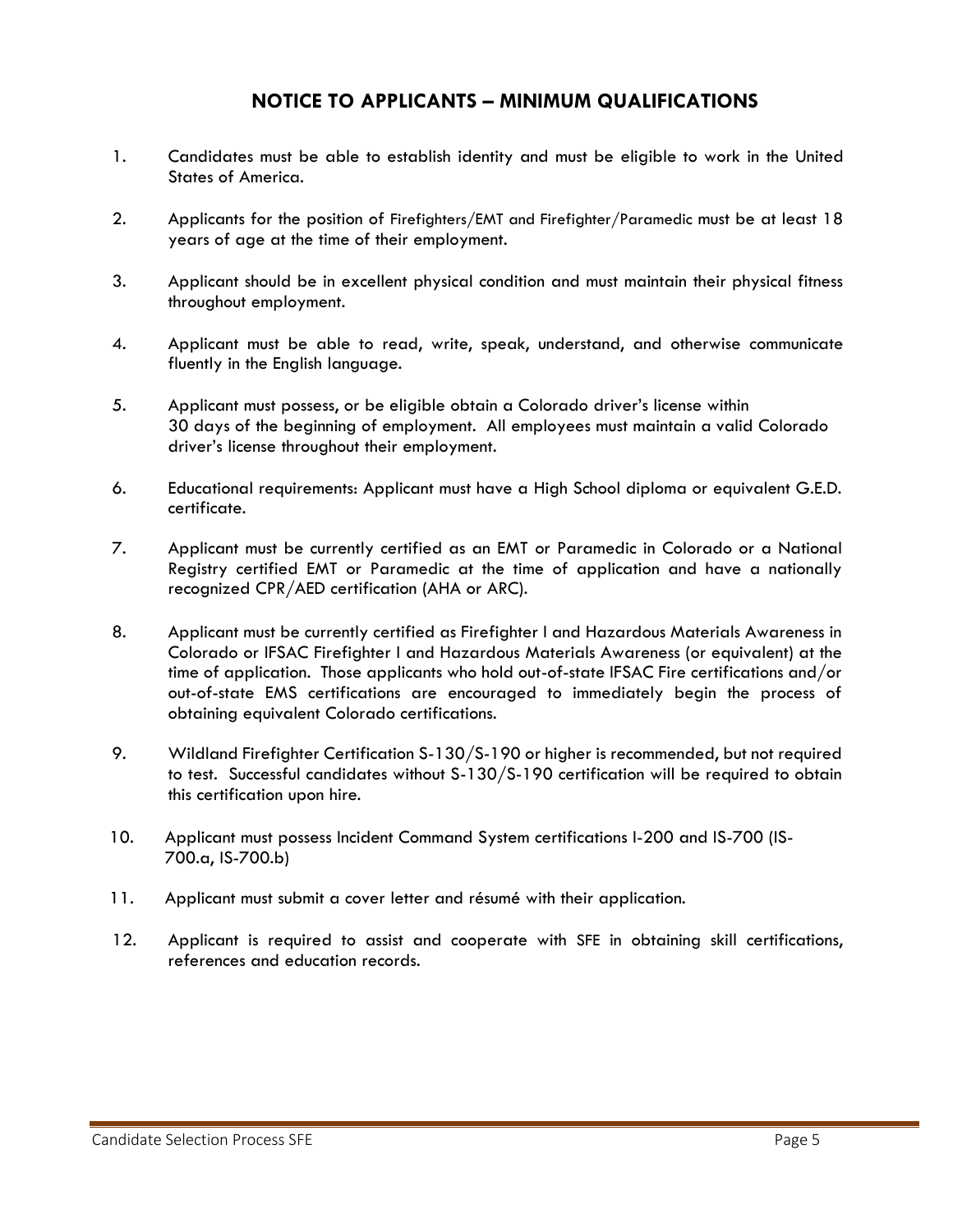## **Potential Disqualifiers for Applicants**

- 1. Conviction of, admission to, currently charged with, or under indictment for committing a felony after reaching age 18, or any crime that would be classified a felony under Colorado statutes. Inability to pass a 7-Year criminal background investigation
- 2. Use of illegal drugs
- 3. Admission or conviction of perjury
- 4. No current Driver's License, inability to obtain CO Driver's License, Driver's License currently suspended, canceled, revoked or restricted at the time of the background check, conditional job offer or hiring
- 5. Not a high school graduate and/or no Colorado recognized GED
- 6. Incomplete or inaccurate application packet
- 7. Failure of the written test or the physical ability test
- 8. Failure to be on time for the testing or interview process
- 9. Not having required certifications
- 10. Conviction of (within 36 months of conditional job offer date), admission to, currently charged with, or under indictment for committing DUI, DWI, or Reckless Driving. Excessive convictions for speeding or other moving violations. SFE reserves the right to determine what is "excessive" and will do so in the interest of candidate and employee safety
- 11. Dishonorable Discharge or a conviction by a military court martial

If any traffic charges or any criminal charge(s) are pending, the processing of the application will be suspended until final disposition of the charge(s). The applicant is responsible for advising SFE when the case has a disposition.

A person is considered to be convicted of an offense when an adjudication of guilt is entered against said person by a court, a plea of no contest or a plea of guilty is entered, including situations where:

- The sentence is subsequently probated and the person is discharged from probation
- Deferred adjudication is granted
- The person is pardoned for the offense, unless the pardon is expressly granted for subsequent proof of innocence

The above list is not all-inclusive and does not constitute a complete and total listing of disqualifiers. Any of the acts described above, or acts not listed, will not result in automatic disqualification, but will be carefully considered by SFE before offering any candidate a public position of trust.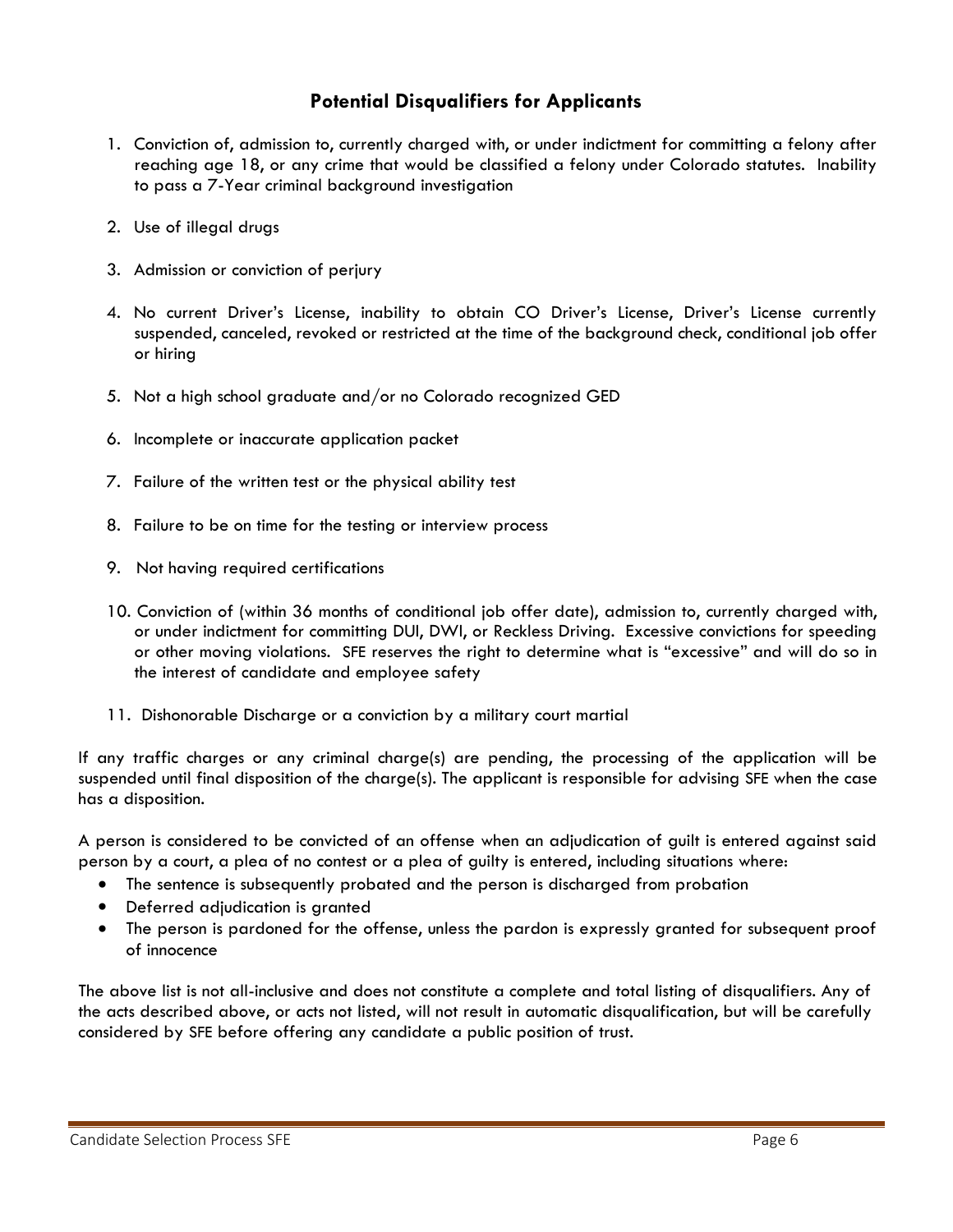# **APPLICATION SCHEDULE**

*Information below, including dates, times and locations subject to change.*

| <u>Target</u> |                                                                                                                                                                 |
|---------------|-----------------------------------------------------------------------------------------------------------------------------------------------------------------|
| <u>Date</u>   | <u>Task</u>                                                                                                                                                     |
|               | 05/24/2022 Call for applications. Advertise candidate testing process                                                                                           |
|               | 07/20/2022 Application deadline. Application packets must be received by 1700 hours.                                                                            |
|               | 07/25/2022 Complete review of applications for minimum qualifications. Eligible candidates invited to<br>testing. Notification will be via e-mail and/or phone. |
|               | 08/02/2022 Written and physical testing - High Country Training Center                                                                                          |
|               | $08/08/2022$ First round of panel Interviews (Interviews $8/8$ , $8/9$ , $8/10$ )                                                                               |
|               | 08/11/2022 Current candidate pool expires. New candidate pool active.                                                                                           |
| TBD           | Candidate Ride-Alongs, Skills Evaluations and Chief Officer Interviews will take<br>place as needed when vacancies arise.                                       |

# PARTIAL APPLICATIONS WILL NOT BE ACCEPTED

# NO APPLICATIONS FOR THIS TESTING PERIOD WILL BE ACCEPTED AFTER 1700 HOURS ON **Wednesday, July 20, 2022**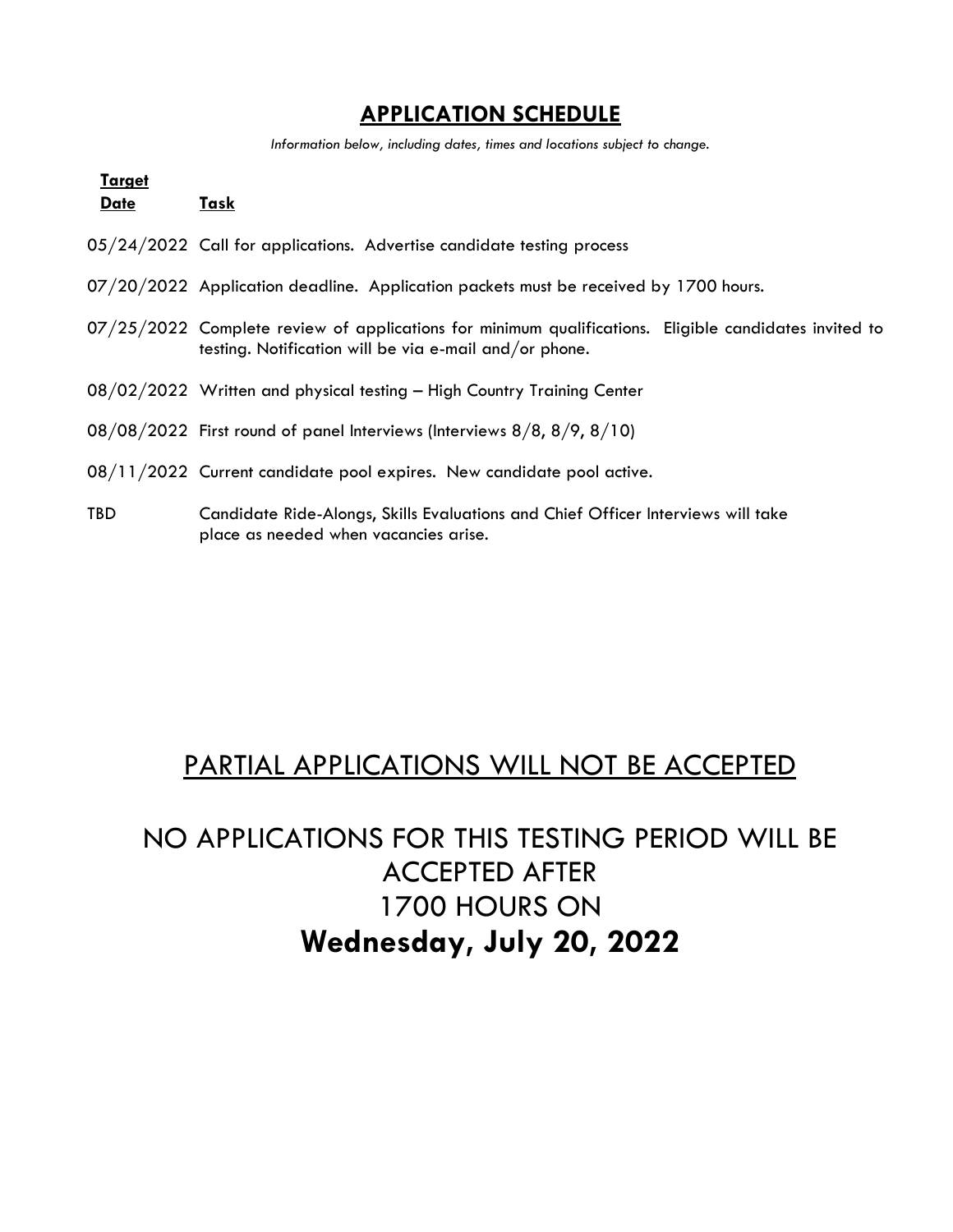## **Application Checklist**

**\_\_\_Cover Letter**

**\_\_\_Résumé**

**\_\_\_Completed, Signed Application**

**\_\_\_Copies of Education Certs and Transcripts (GED, Diploma, Degree)**

**\_\_\_Copy of CO and/or National Registry EMT or Paramedic Certification**

**\_\_\_Copy of CPR Card**

**\_\_\_Copy of CO/IFSAC Firefighter I and/or Firefighter II**

**\_\_\_Copy of CO/IFSAC Hazmat (Awareness, Ops, Tech)**

**\_\_\_Copy of S-130/S-190 Certificate or Wildland Red Card (Preferred)**

**\_\_\_Copy of I-200 (ICS), and IS-700/IS-700.a/IS-700.b (NIMS)**

**\_\_\_Copy of Additional Fire and EMS Certifications**

**\_\_\_Authorization for Release of Information (Last Page of Application)**

**\_\_\_Letter(s) of Professional Reference or Recommendation (Preferred)**

**\_\_\_Copy of Military Discharge if applicable**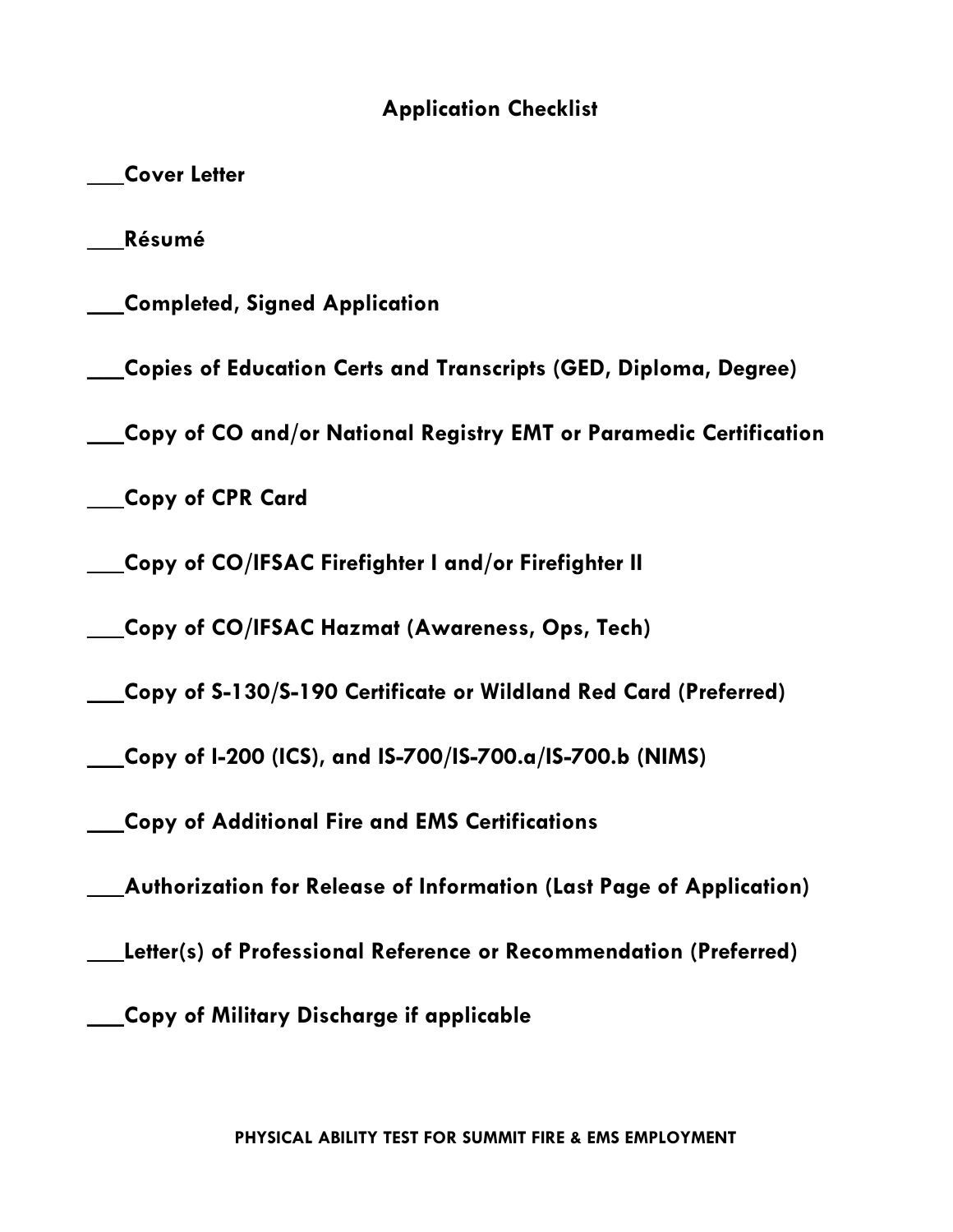NOTE: The physical ability test (PAT) will be conducted at the High Country Training Center, located at an elevation of 9,075 feet above sea level.

#### **Preparing for the physical ability test**

It must be emphasized that regardless of a person's level of fitness, individuals should be in good health before beginning any physical training program that emphasizes cardio-respiratory (heart-lung) fitness, strength and muscular endurance and flexibility. Most people can improve their level of physical fitness through an intensive training program that could include anything that would improve cardiorespiratory fitness, weight lifting to develop muscular strength, and stretching exercises to increase flexibility.

#### **How to evaluate your level of physical fitness**

From a training standpoint, candidates should gradually work up to the point where they can run 1.5 miles in 12 minutes or less to establish their cardio-respiratory fitness. Strength should be gradually developed to where the candidate can do 7 chin-ups, 20 push-ups and 40 sit-ups with comparative ease. This is about the minimum fitness level for a candidate to safely complete the physical agility test. It must be emphasized that following the guidelines is no guarantee for passing the test. However, your chances for passing will be greatly increased if adequate preparatory physical training has taken place.

#### **Cardio-respiratory fitness**

Cardio-respiratory fitness is the ability of the heart to deliver oxygen to the muscles and other tissues. This is called the aerobic power. Simply stated, the ability to perform exercise and/or physical work is directly dependent upon how well the body delivers oxygen to the working muscles. A highly fit person will be able to deliver large amount of oxygen to the muscles and therefore, be capable of prolonged muscular exercise (for example: fighting fires). On the other hand, the out-of-shape individual will not be capable of delivering adequate amounts of oxygen to the muscles and therefore, will fatigue quickly and be forced to stop working much sooner.

#### **Muscular strength**

Strength can be defined as the ability to apply force. Since nearly all movements are performed against some resistance, a certain degree of muscular strength is needed to perform any activity. Firefighters perform activities against much greater resistance than the average individual. Therefore, the firefighter must have above average muscular strength, endurance and power in order to effectively and safely handle firefighting equipment and perform the duties of a firefighter.

#### **Flexibility**

Flexibility allows an individual to perform required moves without causing injury. Firefighting and many extremely vigorous activities can be performed more safely if the person has good flexibility.

#### **The importance of preparation**

Do not take this physical ability test lightly. It is more difficult than it appears. Your chances for passing the test will be greatly increased if adequate preparatory training has been undertaken. Physical training should emphasize cardio-respiratory (heart/lung) fitness, strength and muscular endurance. Running and weight training are two of the best approaches.

#### **What to bring & How to dress**

**CANDIDATES MUST BRING APPROPRIATE WORKOUT ATTIRE AND FOOTWEAR. CANDIDATES MAY BRING THEIR OWN PROPER FITTING LEATHER WORK GLOVES. CANDIDATES SHOULD BRING THEIR OWN WATER SUPPLY FOR PROPER HYDRATION.** Candidates who have been determined eligible for testing should arrive 5 minutes prior to their appointed time. Candidates must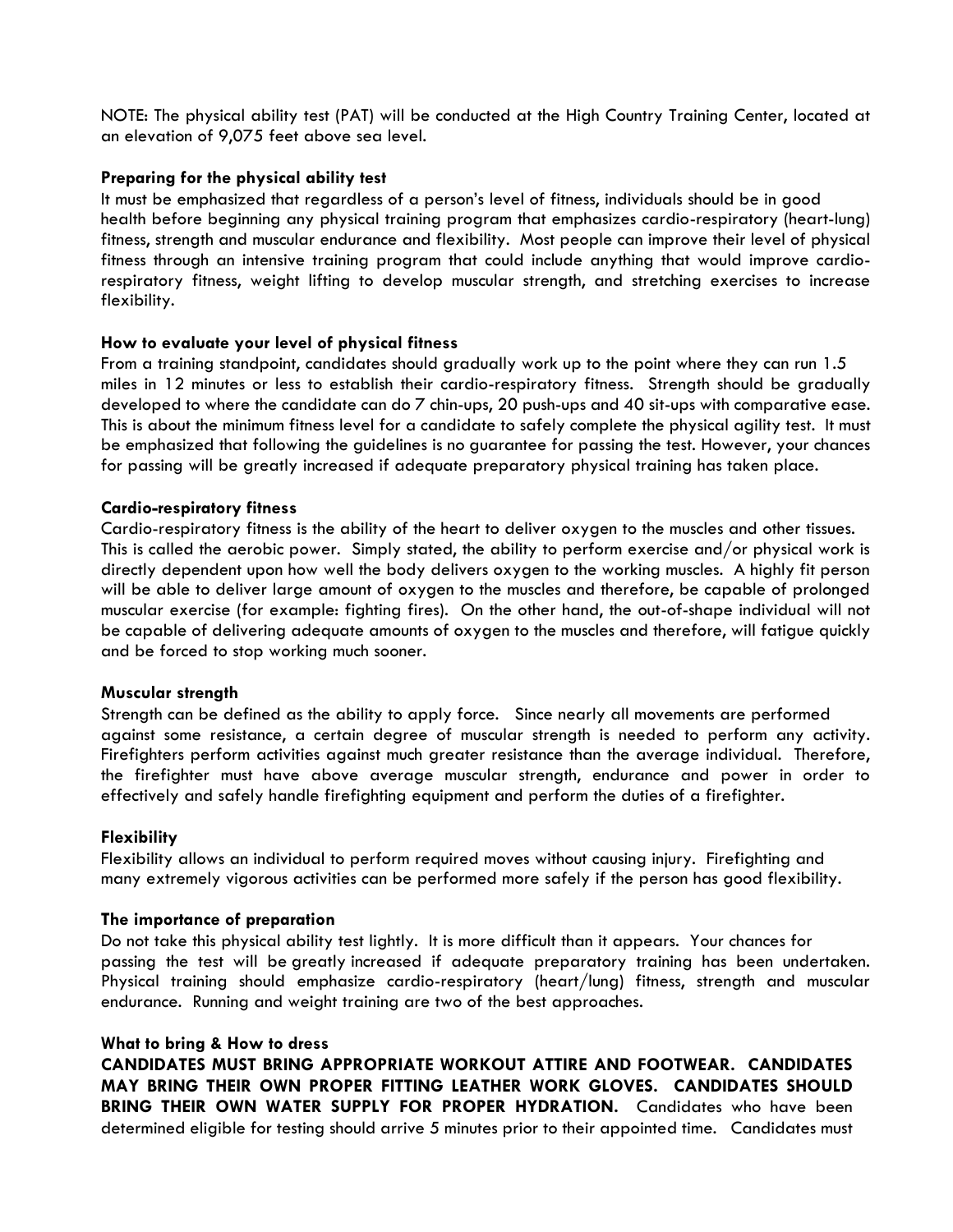sign the *Waiver of Liability* form that will be provided. **FOR THE PURPOSES OF CANDIDATE SAFETY, ALL CANDIDATES WILL BE REQUIRED TO PROVIDE BASIC VITAL RECORDS TO A TEST PROCTOR BEFORE AND AFTER THE PAT.** A portion of the test will be performed with provided bunker coat, helmet and SCBA pack. Another portion will be performed with a provided weight vest. **CANDIDATES ARE FREE TO EXPRESS CONCERNS REGARDING SAFETY CONDITIONS OF TEST COURSE AND EQUIPMENT PRIOR TO USE. TEST PROCTORS WILL ADDRESS CANDIDATE CONCERNS ACCORDINGLY. CANDIDATES WILL BE ALLOWED TO USE THEIR OWN PPE, PROVIDED IT DOES NOT EXCESSIVELY DEVIATE FROM THE STANDARDIZED TESTING EQUIPMENT. TEST PROCTORS WILL HAVE FINAL DISCRETION ON DEVIATION.** Candidate vitals are not recorded with other test results and will not be used in consideration of hiring decisions. Candidates may be restricted from performing the PAT and moving forward in the hiring process at any of the test proctor's discretion. SFE personnel and SFE Medical Control personnel retain the final authority to restrict a candidate from PAT testing, or to end a PAT test at any time prior to its conclusion in the interest of candidate safety. **CANDIDATE MUST PROMPTLY VACATE PAT TESTING SITE UPON COMPLETION OF PAT AND POST-VITAL RECORD.**

#### **PAT Review**

There will be an opportunity for candidates to review and be instructed on the physical ability test prior to performing the test.

#### **The Physical Ability Test**

The PAT is a pass/fail test that consists of seven (7) tasks that must be completed correctly, in order, and within a set amount of time. The PAT is comprised of two-timed sections: **Section 1 must be completed within five (5) minutes** which is comprised of six (6) fire ground tasks. **Section 2 must be completed within three and one-half (3 ½) minutes** and is a wildland aerobic capacity event. The PAT is a score based test with a minimum time requirement to pass. Each task will be explained and demonstrated to the candidates. To pass the physical ability test, the candidate must properly complete all tasks within the acceptable time limit.

#### **Rules:**

- 1. Candidate must strike every step with one of his/her feet in all sections of the tower. Failure to strike each and every stair will result in immediate disqualification. There will be no running allowed inside the tower.
- 2. Candidate may run in all phases of the PAT course that occur outside of the tower.
- 3. Candidate must complete each station in its entirety before transition to the subsequent station may occur. Failure to correctly complete each station will result in termination of the test.
- 4. Failure to complete stations 1-6 in 5 minutes or less will result in automatic termination of the Physical Ability Test.
- 5. Failure to complete the Wildland Task station 7 in less than 3  $\frac{1}{2}$  minutes will result in automatic termination.
- 6. PAT scores will be based on successful completion of the entire course.
- 7. Time will start when the candidate steps on the first stair. The candidate shall wear a bunker coat, gloves, and SCBA (without face piece) for stations 1-6.
- 8. The candidate will wear a 40 pound vest for station 7. The time will start and stop when the candidate crosses the line with any part of his/her head or body.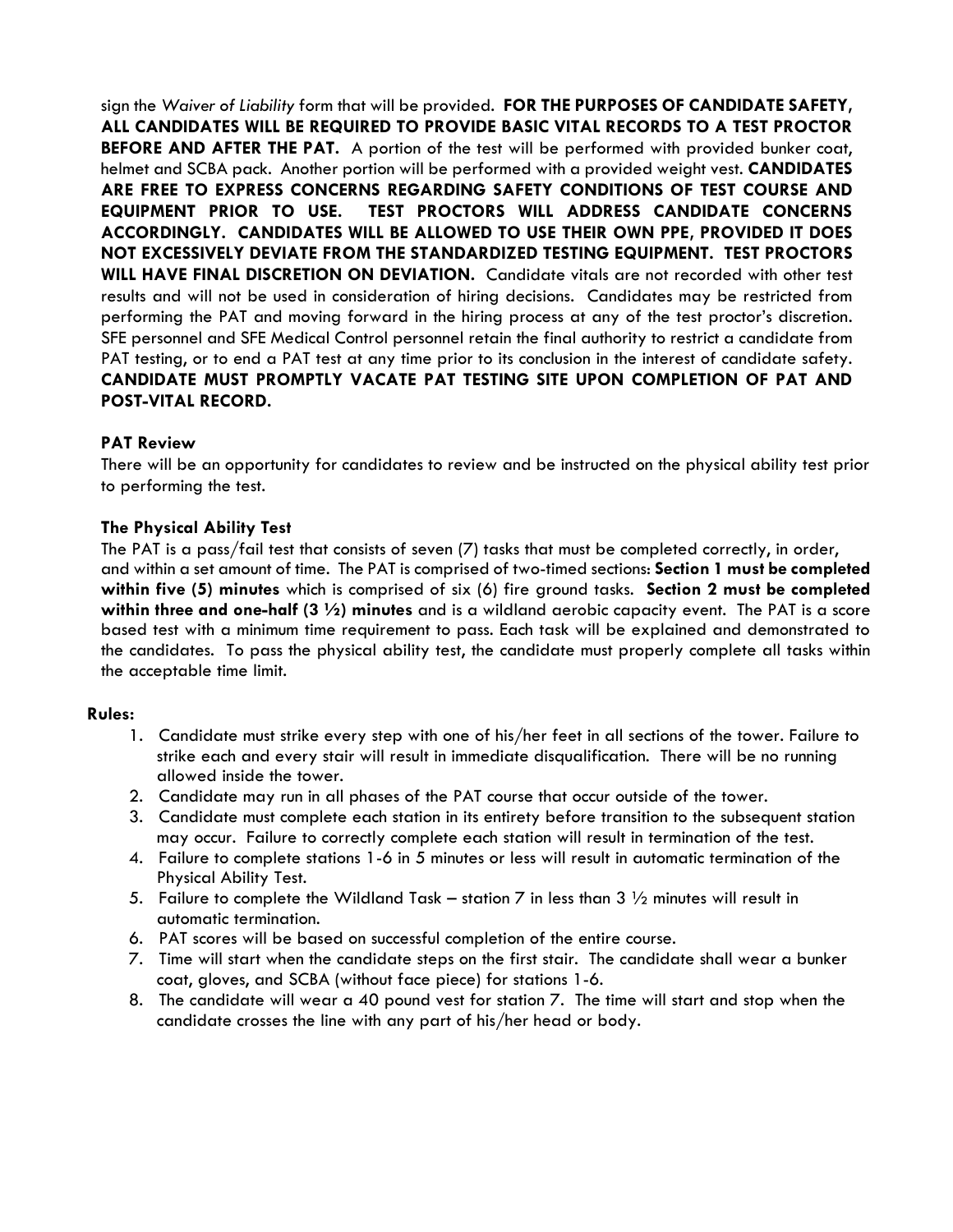#### **Section 1 Tasks:**

**Station 1: Tower Climb:** Time will start when the candidate steps on the first stair. The candidate will enter on the north side fence door leading to the exterior tower stairs and carry a hose pack consisting of one 50 ft. section of  $2\frac{1}{2}$  inch hose up to the top floor. Candidate shall drop the high rise pack at the top of building.

Station 1-2 Transition: Descend one level down via stairs.

#### **Critical Failures:**

Failure to use every step while ascending or descending. Running while inside or outside of the tower.

**Station 2: Equipment Hoist:** While standing inside of the box, hoist a 50 pound sandbag, using a rope and pulley, from the ground to the window using a hand over hand method. Candidate shall be in complete control of the sandbag. The proctor shall notify the candidate when the sandbag is fully raised.

Station 2-3 Transition: Exit tower striking each and every stair. Upon exit of tower and stairs, candidate may choose to run or walk the remainder of the course. Candidate will move to station 3 on the south side of the tower as fast as individually possible.

#### **Critical Failures:**

Stepping outside of the box. Failure to hoist the load in a hand over hand method. Failure to control the load – Allowing the rope to slide through hands. Failure to use every step while descending down tower stairs.

**Station 3: Ladder Extension:** Candidate will assume a "ready position". The candidate will raise a 30 pound sandbag on a rope and pulley to simulate a 3-section 35' extension ladder. The sandbag shall be raised until it has reached the pulley, then lowered to the starting position. The rope shall be operated in a hand over hand method at all times with thumbs up or thumbs down. Candidate shall be in full control at all times.

Station 3-4 Transition: Advance to station 4 by moving towards the southwest corner of the training grounds to the charged hose line.

#### **Critical Failures:**

Allowing waist to drop more than 12" from the starting position. Failure to extend the sandbag the required distance. Failure to fully return the sandbag to the start position. Failure to operate the rope in a hand over hand method. Wrapping rope around hand or arm. Failure to control the sandbag; letting the rope slip through hands.